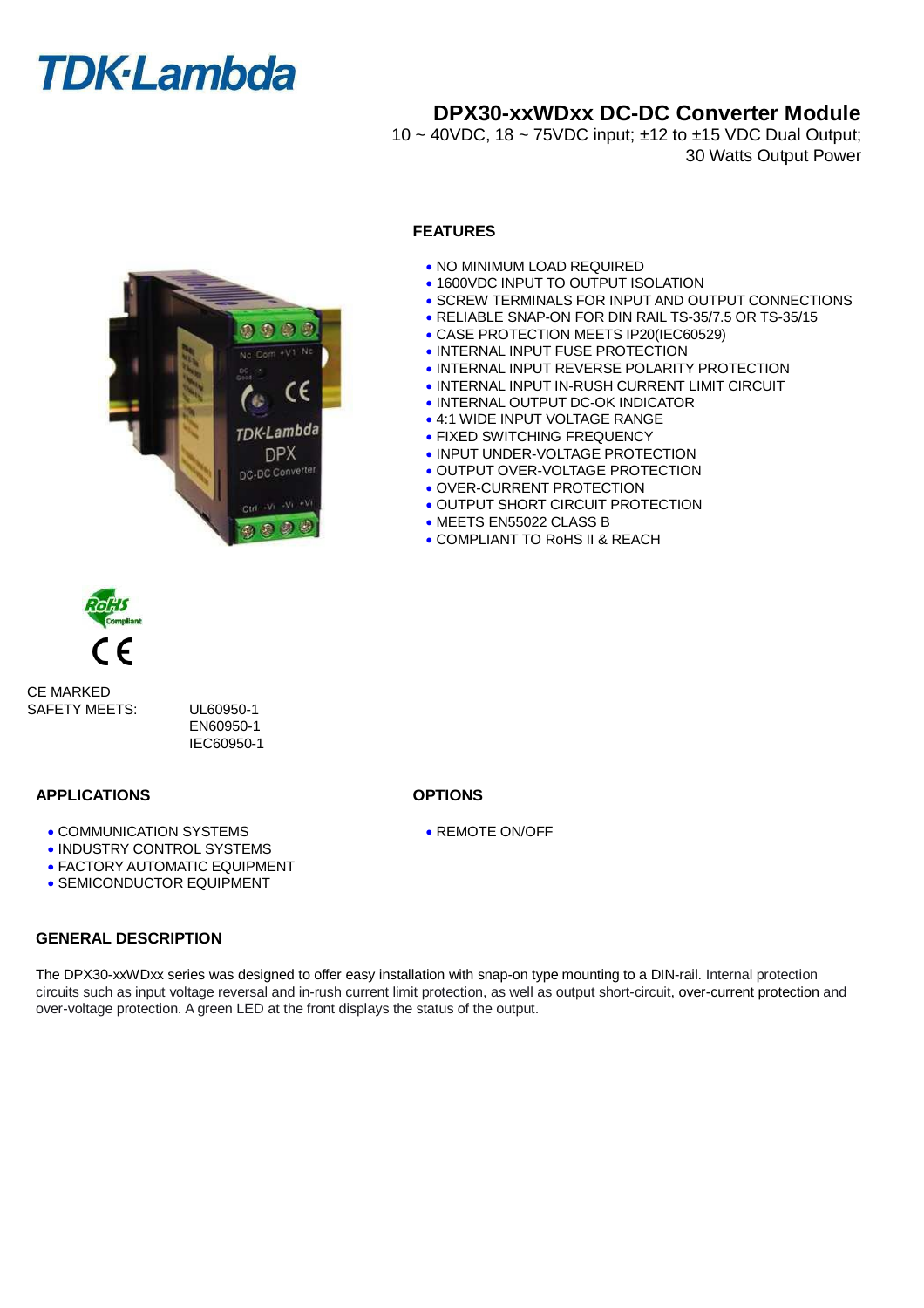### **Contents**

| <b>Output Specifications</b>           | 3  |
|----------------------------------------|----|
| <b>Input Specifications</b>            | 4  |
| <b>General Specifications</b>          | 5  |
| <b>Environmental Specifications</b>    | 5  |
| <b>EMC Characteristics</b>             | 5  |
| Characteristic Curves                  |    |
| DPX30-24D12W                           | 6  |
| DPX30-24D15W                           | 8  |
| DPX30-48D12W                           | 10 |
| DPX30-48D15W                           | 12 |
| <b>Input Source Impedance</b>          | 14 |
| <b>Output Over Current Protection</b>  | 14 |
| <b>Output Short Circuit Protection</b> | 14 |
| <b>Output Over Voltage Protection</b>  | 14 |
| <b>Remote On/off Control</b>           | 15 |
| <b>EMS Considerations</b>              | 16 |
| Mechanical Data                        | 16 |
| Packaging Information                  | 16 |
| Part Number Structure                  | 17 |
| MTBF and Reliability                   | 17 |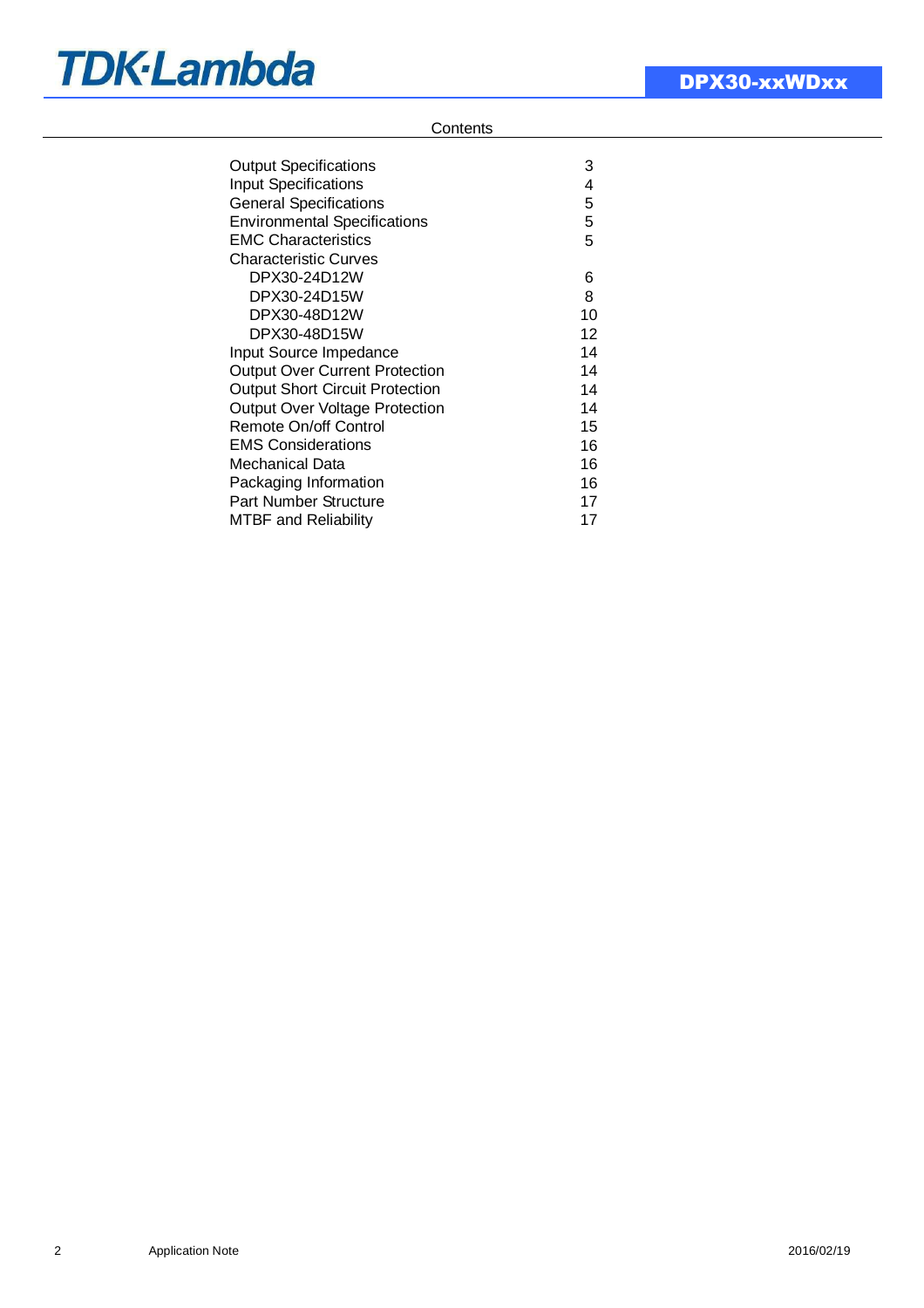| <b>Output Specifications</b>                               |              |                                |                   |            |            |  |  |
|------------------------------------------------------------|--------------|--------------------------------|-------------------|------------|------------|--|--|
| Parameter                                                  | <b>Model</b> | Min                            | Typ               | <b>Max</b> | Unit       |  |  |
| <b>Output Voltage</b>                                      |              |                                |                   |            |            |  |  |
| (Vin(nom); Full Load; Ta=25°C)                             | xxWD12       | 11.88                          | $12 \overline{ }$ | 12.12      | <b>VDC</b> |  |  |
|                                                            | xxWD15       | 14.85                          | 15                | 15.15      |            |  |  |
| <b>Output Regulation</b>                                   |              |                                |                   |            |            |  |  |
| Line (Vin(min) to Vin(max); Full Load)                     | All          | $-0.5$                         |                   | $+0.5$     | $\%$       |  |  |
| Load (0% to 100% of Full Load)                             |              | $-1.5$                         |                   | $+1.5$     |            |  |  |
| <b>Output Ripple and Noise</b>                             |              |                                |                   |            |            |  |  |
| Peak to Peak (20MHz Bandwidth)                             | All          |                                | 100               | 125        | mVp-p      |  |  |
| <b>Cross Regulation</b>                                    |              |                                |                   |            | % of Vout  |  |  |
| (Asymmetrical Load 25% / 100% of Full Load)                | All          | $-5.0$                         |                   | $+5.0$     |            |  |  |
| <b>Temperature Coefficient</b>                             | All          | $-0.02$                        |                   | $+0.02$    | %/°C       |  |  |
| <b>Output Voltage Overshoot</b>                            |              |                                |                   |            | % of Vout  |  |  |
| All<br>5<br>(Vin(min) to Vin(max) Full Load; Ta=25°C)<br>0 |              |                                |                   |            |            |  |  |
| <b>Dynamic Load Response</b>                               |              |                                |                   |            |            |  |  |
| (Vin(nom); Ta=25°C)                                        |              |                                |                   |            |            |  |  |
| Load step change from                                      |              |                                |                   |            |            |  |  |
| 75% to 100% or 100 to 75% of Full Load                     |              |                                |                   |            |            |  |  |
| Peak Deviation                                             | All<br>250   |                                |                   | mV         |            |  |  |
| Setting Time (Vout 10% peak deviation)                     | All          | 250                            |                   | μs         |            |  |  |
| <b>Output Current</b>                                      |              |                                |                   |            |            |  |  |
|                                                            | xxWD12       | $\Omega$                       |                   | ±1.25      | A          |  |  |
|                                                            | xxWD15       | $\Omega$                       |                   | ±1         |            |  |  |
| <b>Output Capacitance Load</b>                             |              |                                |                   |            |            |  |  |
|                                                            | xxWD12       |                                |                   | ±1000      | μF         |  |  |
|                                                            | xxWD15       |                                |                   | ±680       |            |  |  |
| Output Over Voltage Protection (see page 14)               |              |                                |                   |            |            |  |  |
| (Zener diode clamp)                                        | xxWD12       |                                | 15                |            | <b>VDC</b> |  |  |
|                                                            | xxWD15       |                                | 18                |            |            |  |  |
| <b>Output Indicator</b>                                    | All          | Green LED                      |                   |            |            |  |  |
| <b>Output Over Current Protection (see page 14)</b>        |              |                                |                   |            | % of FL    |  |  |
| (% of lout rated; Hiccup mode)                             | All          |                                |                   | 150        |            |  |  |
| <b>Output Short Circuit Protection (see page 14)</b>       | All          | Continuous, automatic recovery |                   |            |            |  |  |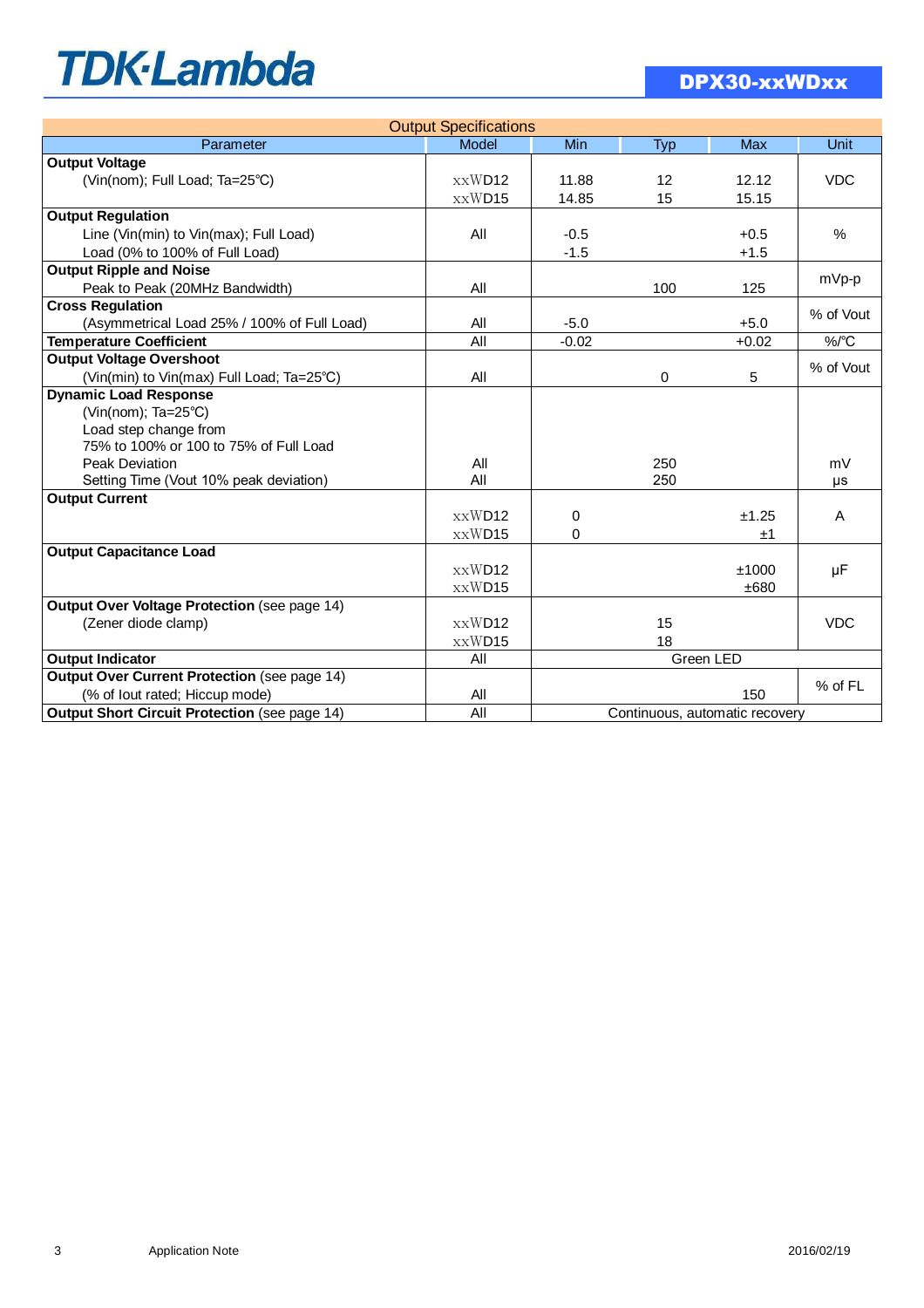| <b>Input Specifications</b>                            |                          |        |            |                           |            |  |  |
|--------------------------------------------------------|--------------------------|--------|------------|---------------------------|------------|--|--|
| Parameter                                              | Model                    | Min    | <b>Typ</b> | <b>Max</b>                | Unit       |  |  |
| <b>Operating Input Voltage</b>                         |                          |        |            |                           |            |  |  |
| Continuous                                             | 24WDxx                   | 10     | 24         | 40                        |            |  |  |
|                                                        | 48WDxx                   | 18     | 48         | 75                        | <b>VDC</b> |  |  |
| Transient (100ms, max)                                 | 24WD <sub>XX</sub>       |        |            | 50                        |            |  |  |
|                                                        | 48WDxx                   |        |            | 100                       |            |  |  |
| <b>Input Standby Current</b>                           |                          |        |            |                           |            |  |  |
| (Vin(nom); No Load)                                    | 24WD12                   |        | 34         |                           |            |  |  |
|                                                        | 24WD15                   |        | 40         |                           | mA         |  |  |
|                                                        | 48WD12                   |        | 28         |                           |            |  |  |
|                                                        | 48WD15                   |        | 28         |                           |            |  |  |
| Under Voltage Lockout Turn-on Threshold                |                          |        |            |                           |            |  |  |
|                                                        | 24WDxx                   |        |            | 10                        | <b>VDC</b> |  |  |
|                                                        | 48WDxx                   |        |            | 18                        |            |  |  |
| Under Voltage Lockout Turn-off Threshold               |                          |        |            |                           |            |  |  |
|                                                        | 24WDxx                   |        | 8          |                           | <b>VDC</b> |  |  |
|                                                        | 48WDxx                   |        | 16         |                           |            |  |  |
| Input Reflected Ripple Current (see page 14)           |                          |        |            |                           |            |  |  |
| (Vin(nom); Full Load)                                  | All                      |        | 15         |                           | mAp-p      |  |  |
| <b>Start Up Time</b>                                   |                          |        |            |                           |            |  |  |
| (Vin(nom) and constant resistive load)                 |                          |        |            |                           |            |  |  |
| Power up                                               | All<br>100               |        |            | ms                        |            |  |  |
| Remote ON/OFF                                          |                          | 20     |            |                           |            |  |  |
| Remote ON/OFF Control (see page 15)                    |                          |        |            |                           |            |  |  |
| (The Ctrl pin voltage is referenced to negative input) |                          |        |            |                           |            |  |  |
| Positive Logic (Optional)                              |                          |        |            |                           |            |  |  |
| On/Off pin High Voltage (Remote ON)                    |                          |        |            | Open or $3 \sim 12$ VDC   |            |  |  |
| On/Off pin Low Voltage (Remote OFF)                    | xxWDxx-P                 |        |            | Short or $0 \sim 1.2$ VDC |            |  |  |
| <b>Negative Logic (Optional)</b>                       |                          |        |            |                           |            |  |  |
| On/Off pin Low Voltage (Remote ON)                     |                          |        |            | Short or $0 \sim 1.2$ VDC |            |  |  |
| On/Off pin High Voltage (Remote OFF)                   | $\bold{xxWDxx\text{-}N}$ |        |            | Open or 3 ~ 12VDC         |            |  |  |
| <b>Input Current of Remote Control Pin</b>             | All                      | $-0.5$ |            | 0.5                       | mA         |  |  |
| <b>Remote Off State Input Current</b>                  | All                      |        | 3          |                           | mA         |  |  |
| <b>Input Fuse (Slow Blow)</b>                          |                          |        |            |                           |            |  |  |
|                                                        | 24WDxx                   |        | 6          |                           | A          |  |  |
|                                                        | 48WDxx                   |        | 4          |                           |            |  |  |
| <b>In-rush Current</b>                                 | All                      |        | 15         |                           | A          |  |  |
|                                                        |                          |        |            |                           |            |  |  |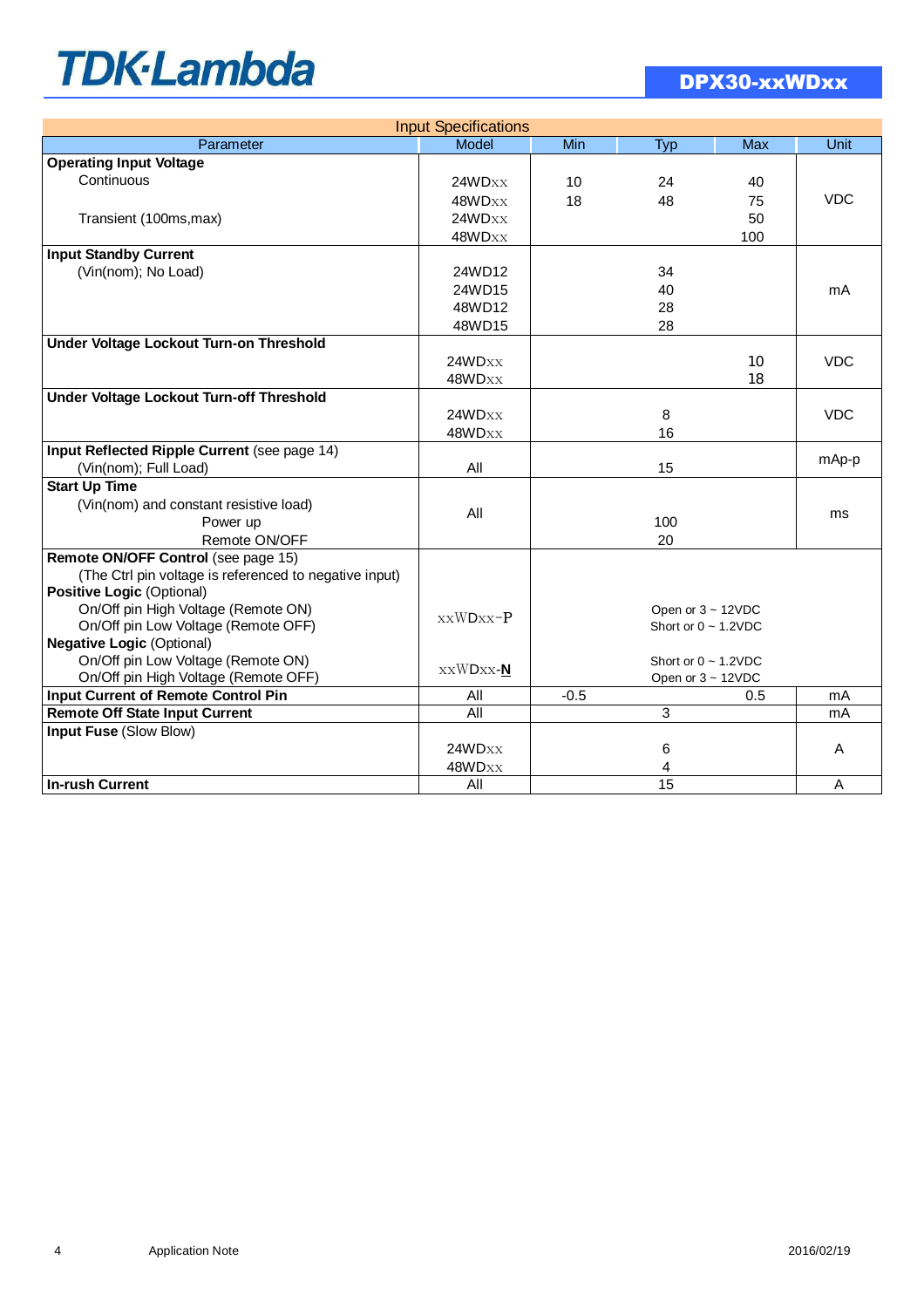| <b>General Specifications</b>        |        |                                  |     |            |       |  |  |  |
|--------------------------------------|--------|----------------------------------|-----|------------|-------|--|--|--|
| Parameter                            | Model  | <b>Min</b>                       | Typ | <b>Max</b> | Unit  |  |  |  |
| <b>Efficiency</b>                    |        |                                  |     |            |       |  |  |  |
| (Vin(nom); Full Load; Ta=25°C)       | 24WD12 |                                  | 82  |            |       |  |  |  |
|                                      | 24WD15 |                                  | 83  |            | %     |  |  |  |
|                                      | 48WD12 |                                  | 83  |            |       |  |  |  |
|                                      | 48WD15 |                                  | 84  |            |       |  |  |  |
| <b>Isolation Voltage (1 minute)</b>  |        |                                  |     |            |       |  |  |  |
| Input to Output                      | All    | 1600                             |     |            | VDC   |  |  |  |
| Input to Chassis, Output to Chassis  |        | 1600                             |     |            |       |  |  |  |
| <b>Isolation Resistance (500VDC)</b> | All    |                                  |     |            | GΩ    |  |  |  |
| <b>Isolation Capacitance</b>         | All    | 4000                             |     |            | рF    |  |  |  |
| <b>Switching Frequency</b>           | All    | 270                              | 300 | 330        | kHz   |  |  |  |
| <b>Safety Meets</b>                  | All    | IEC60950-1, UL60950-1, EN60950-1 |     |            |       |  |  |  |
| Weight                               | All    | 170                              |     |            | g     |  |  |  |
| <b>MTBF</b> (see page 17)            |        |                                  |     |            | hours |  |  |  |
| MIL-HDBK-217F Ta=25°C, Full load     | All    | 8.412x 10 <sup>5</sup>           |     |            |       |  |  |  |
| <b>Chassis Material</b>              | All    | Aluminum                         |     |            |       |  |  |  |

| <b>Environmental Specifications</b>  |                  |            |              |            |       |     |  |  |
|--------------------------------------|------------------|------------|--------------|------------|-------|-----|--|--|
| Parameter                            | Model            | <b>Min</b> | Typ          | <b>Max</b> | Unit  |     |  |  |
| <b>Operating Ambient Temperature</b> | Without derating | All        | -40          |            | +65   | °C  |  |  |
|                                      | With derating    | All        | $+65$        |            | $+99$ |     |  |  |
| Storage Temperature                  | Αll              | $-40$      |              | 105        | °C    |     |  |  |
| <b>Relative Humidity</b>             |                  | All        | 95           |            |       | %RH |  |  |
| <b>Thermal Shock</b>                 |                  | All        | MIL-STD-810F |            |       |     |  |  |
| <b>Vibration</b>                     |                  | All        | IEC60068-2-6 |            |       |     |  |  |

| <b>EMC Characteristics</b>            |             |                                     |                  |  |  |  |  |  |
|---------------------------------------|-------------|-------------------------------------|------------------|--|--|--|--|--|
| Characteristic                        | Standard    | <b>Condition</b>                    | Level            |  |  |  |  |  |
| <b>EMI</b>                            | EN55022     | Module stand-alone                  | Class B          |  |  |  |  |  |
| <b>ESD</b>                            | EN61000-4-2 | Air<br>±8kV                         | Perf. Criteria A |  |  |  |  |  |
|                                       |             | ±6kV<br>Contact                     |                  |  |  |  |  |  |
| Radiated Immunity                     | EN61000-4-3 | 10V/m                               | Perf. Criteria A |  |  |  |  |  |
| <b>Fast Transient</b> (see page 16)   | EN61000-4-4 | ±2kV                                | Perf. Criteria A |  |  |  |  |  |
| Surge (see page 16)                   | EN61000-4-5 | ±1kV                                | Perf. Criteria A |  |  |  |  |  |
| <b>Conducted Immunity</b>             | EN61000-4-6 | 10 $V$ r.m.s                        | Perf. Criteria A |  |  |  |  |  |
| <b>Power Frequency Magnetic Field</b> | EN61000-4-8 | 100A/m continuous; 1000A/m 1 second | Perf. Criteria A |  |  |  |  |  |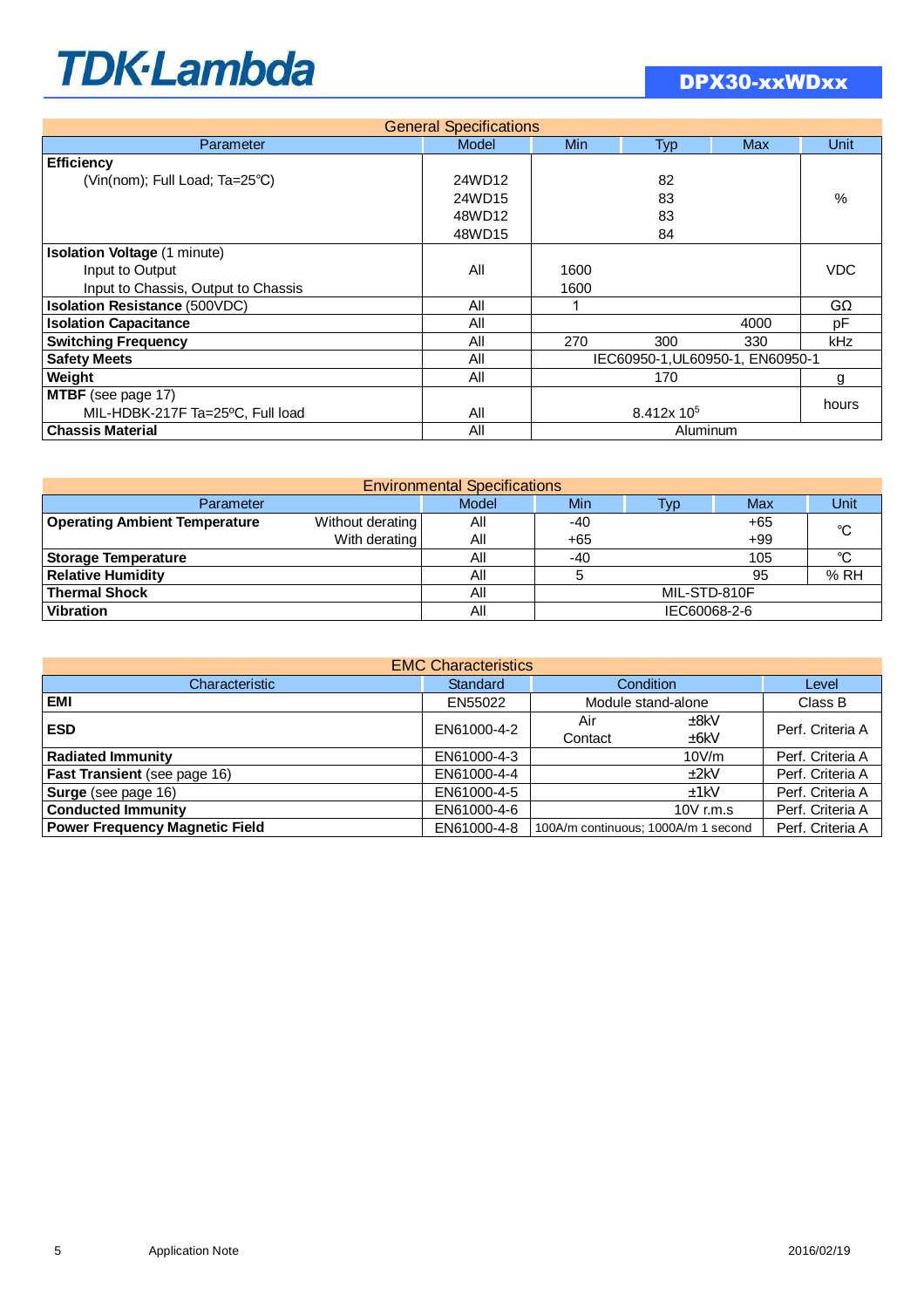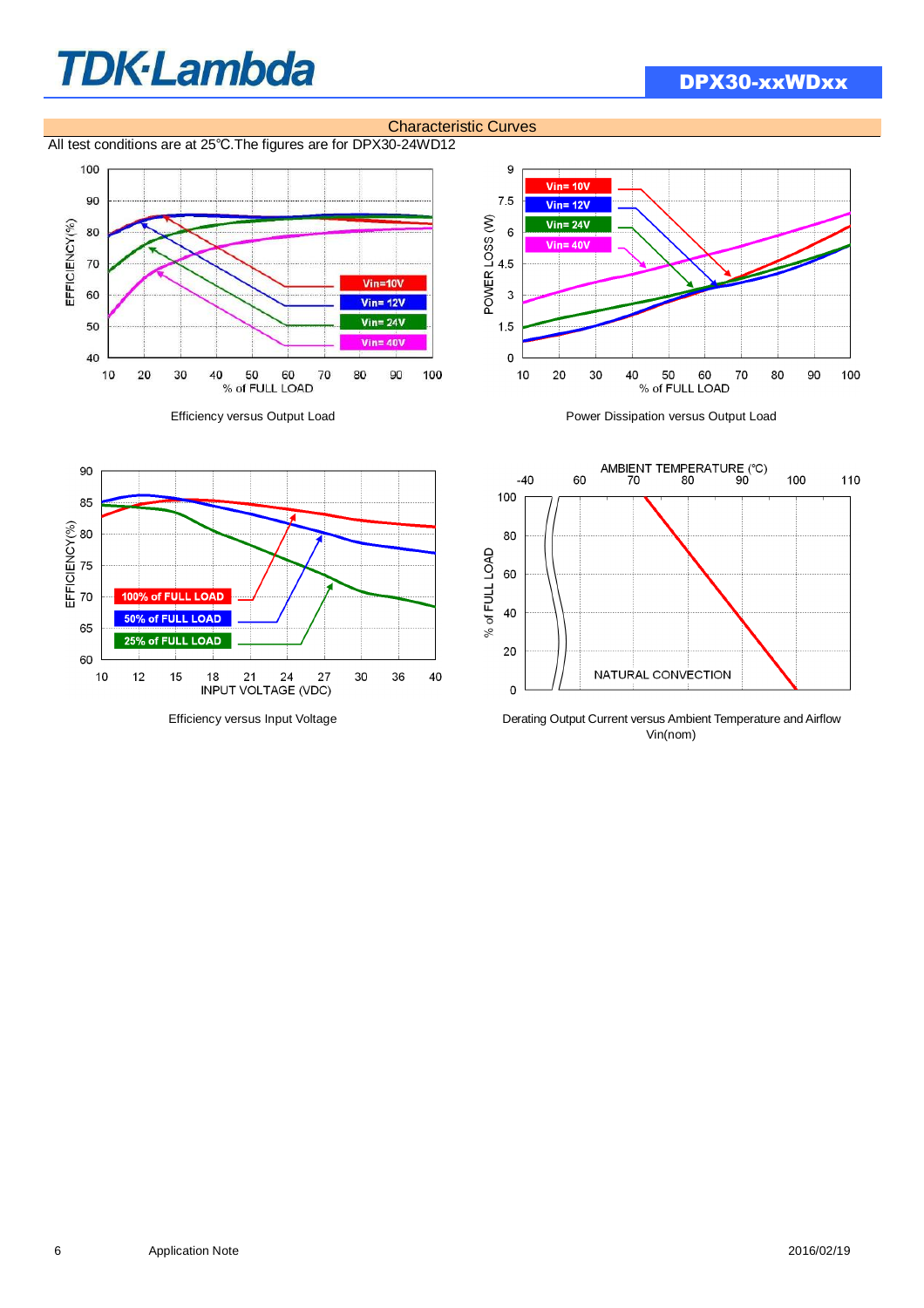## DPX30-xxWDxx



Typical Input Start-Up and Output Rise Characteristic Using ON/OFF Voltage Start-Up and Output Rise Characteristic vin(nom); Full Load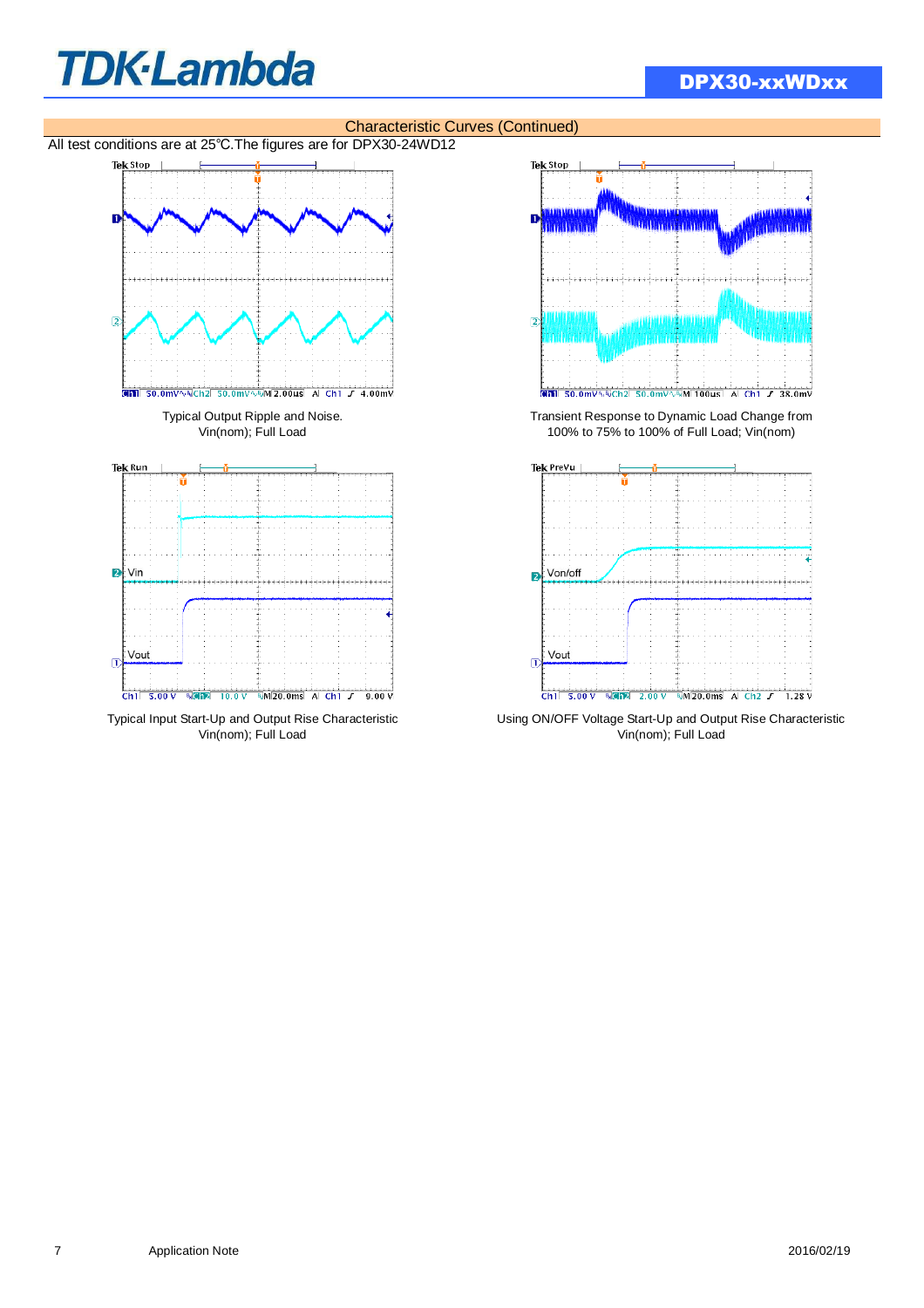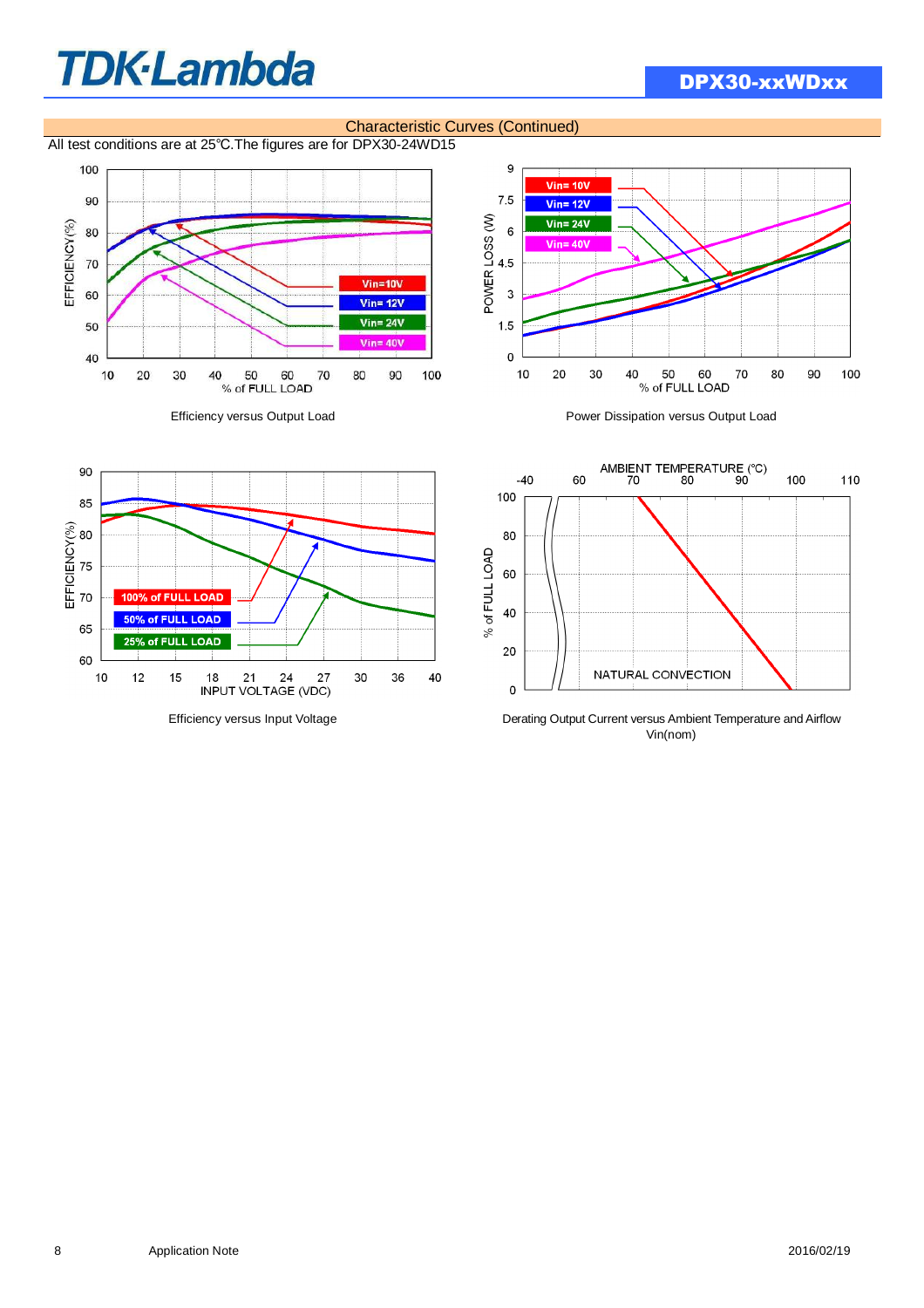## DPX30-xxWDxx





Vout  $\overline{D}$ Ch1 5.00 V & Ch2 2.00 V & M 20.0ms A Ch1 F 9.00 V

Typical Input Start-Up and Output Rise Characteristic Using ON/OFF Voltage Start-Up and Output Rise Characteristic Vin(nom); Full Load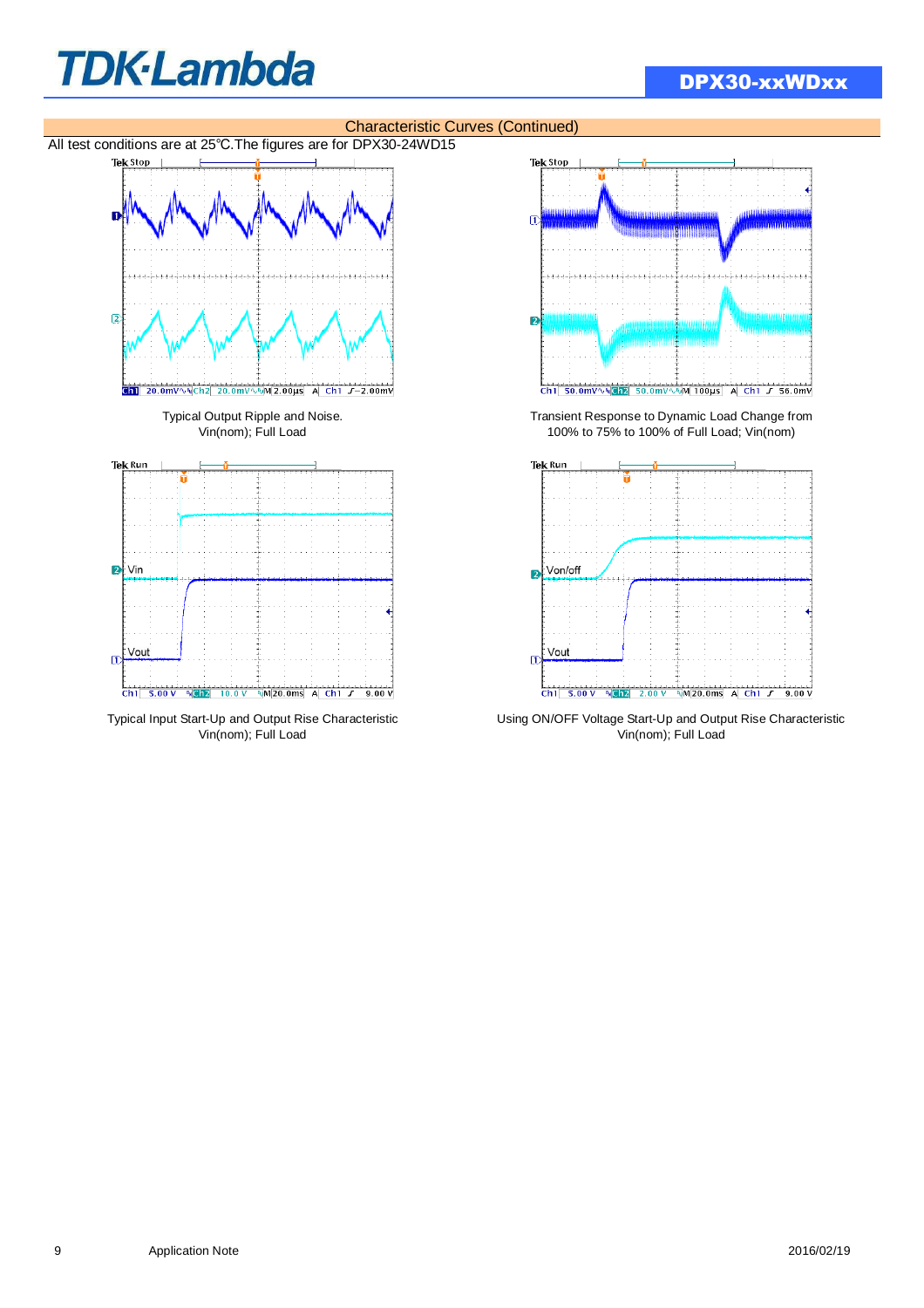## DPX30-xxWDxx



#### Characteristic Curves (Continued)

All test conditions are at 25℃.The figures are for DPX30-48WD12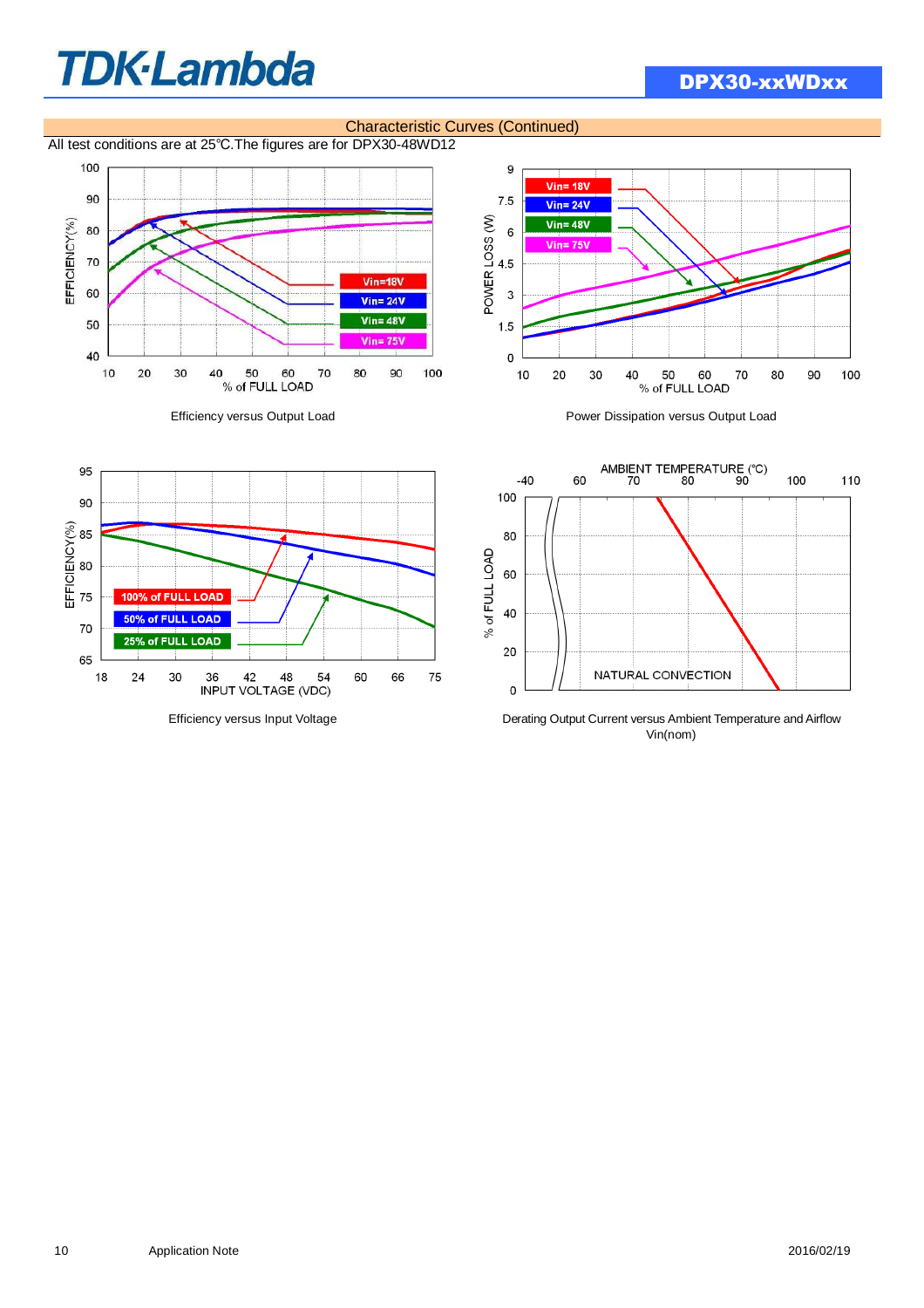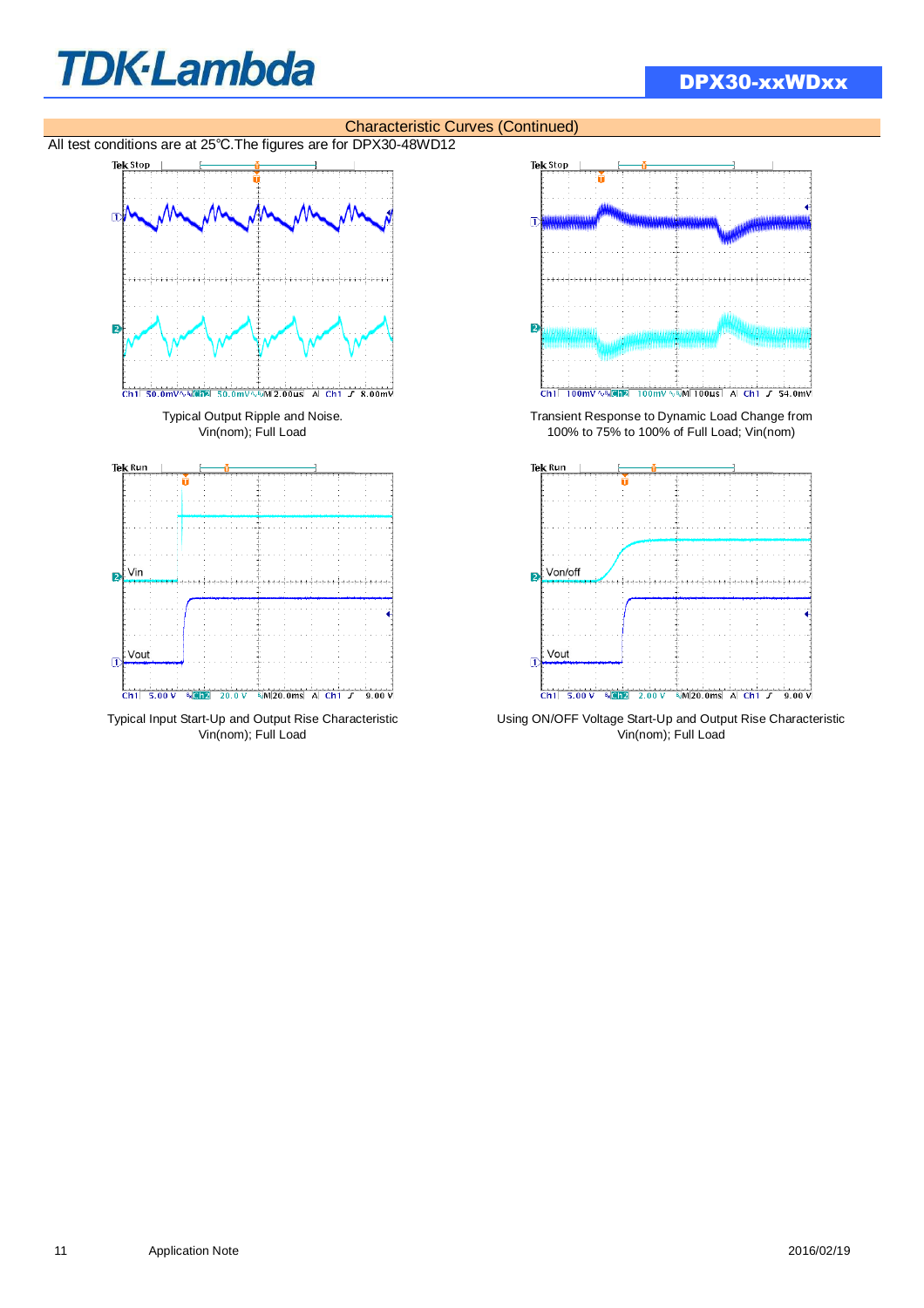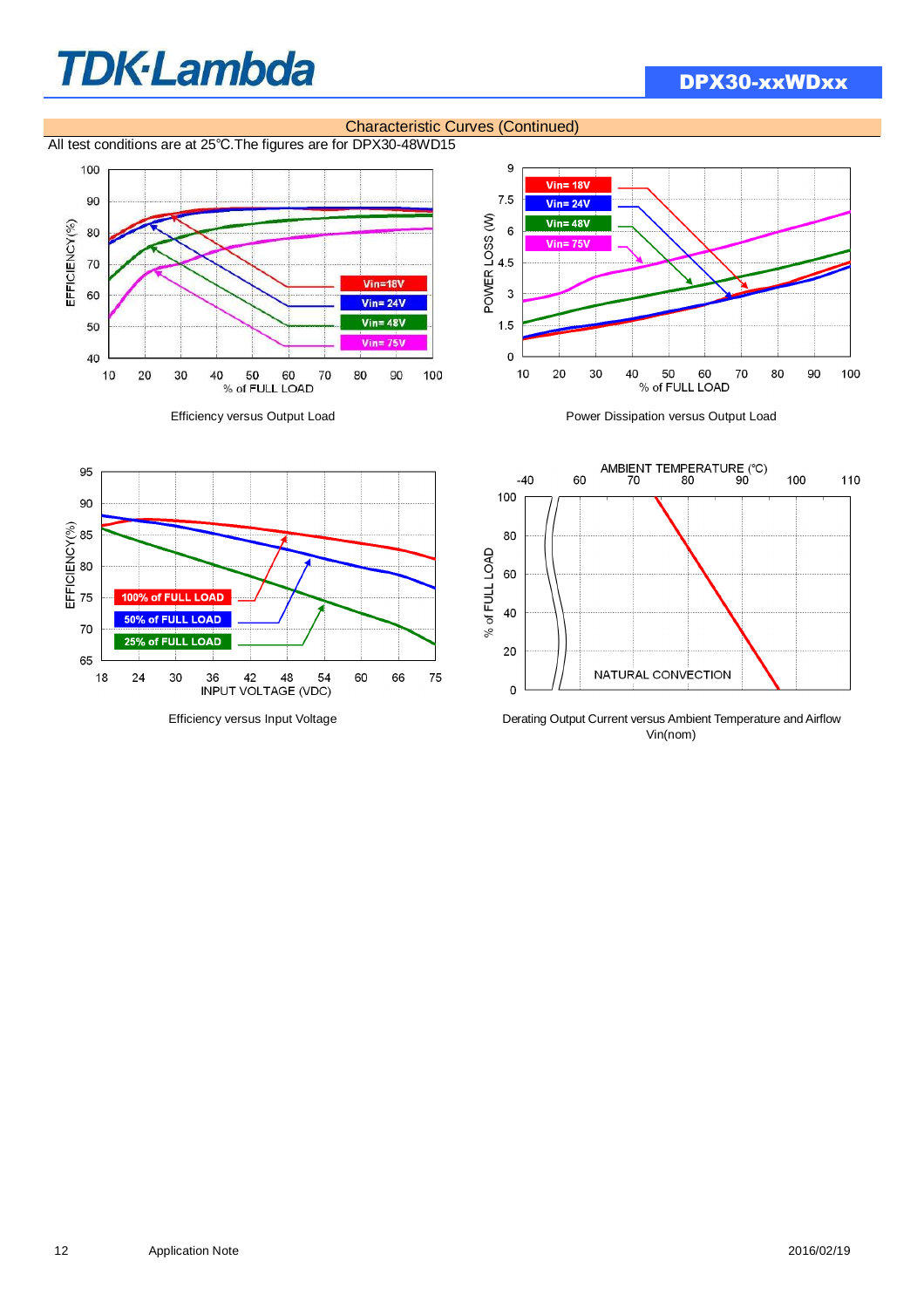





vin(nom); Full Load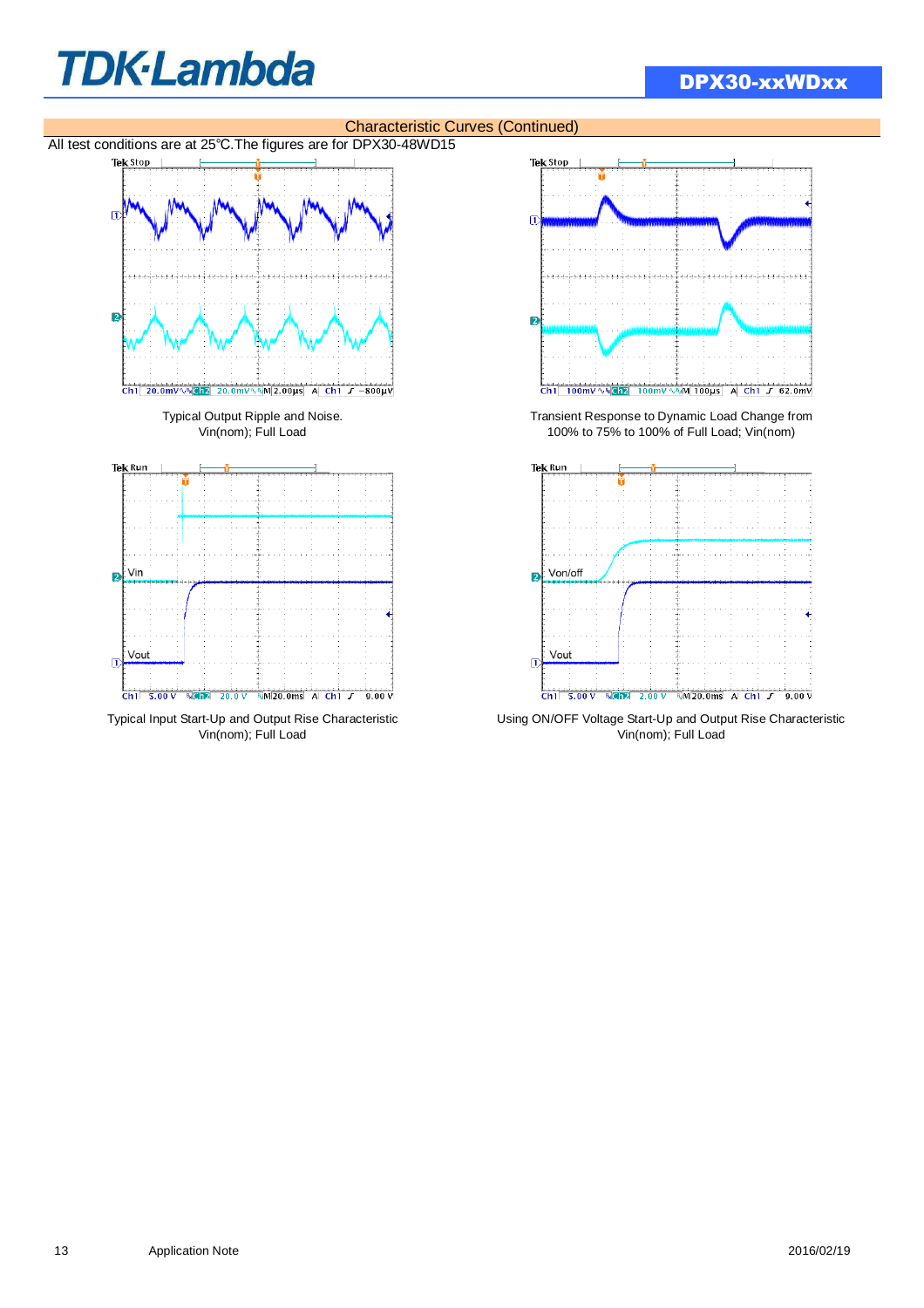## **TDK·Lambda**

#### Input Source Impedance

The power module should be connected to a low impedance input source. Highly inductive source impedance can affect the stability of the power module. The input reflected-ripple current measurement configuration is shown below:

#### **Input reflected-ripple current measurement setup**



#### Output Over Current Protection

When excessive output currents occur in the system, circuit protection is required on all power supplies. Normally, overload current is maintained at approximately 150 percent of rated current for DPX30-xxWDxx series.

Hiccup-mode is a method of operation in a power supply whose purpose is to protect the power supply from being damaged during an over-current fault condition. It also enables the power supply to restart when the fault is removed. There are other ways of protecting the power supply when it is over-loaded, such as the maximum current limiting or current fold-back methods.

One of the problems resulting from over current is that excessive heat may be generated in power devices; especially MOSFET and Schottky diodes and the temperature of those devices may exceed their specified limits. A protection mechanism has to be used to prevent those power devices from being damaged.

The operation of hiccup is as follows. When the current sense circuit sees an over-current event, the controller shuts off the power supply for a given time and then tries to start up the power supply again. If the over-load condition has been removed, the power supply will start up and operate normally; otherwise, the controller will see another over-current event and shut off the power supply again, repeating the previous cycle. Hiccup operation has none of the drawbacks of the other two protection methods, although its circuit is more complicated because it requires a timing circuit. The excess heat due to overload lasts for only a short duration in the hiccup cycle, hence the junction temperature of the power devices is much lower.

The hiccup operation can be done in various ways. For example, one can start hiccup operation any time an over-current event is detected; or prohibit hiccup during a designated start-up is usually larger than during normal operation and it is easier for an over-current event is detected; or prohibit hiccup during a designated start-up interval (usually a few milliseconds). The reason for the latter operation is that during start-up, the power supply needs to provide extra current to charge up the output capacitor. Thus the current demand during start-up is usually larger than during normal operation and it is easier for an over-current event to occur. If the power supply starts to hiccup once there is an over-current, it might never start up successfully. Hiccup mode protection will give the best protection for a power supply against over current situations, since it will limit the average current to the load at a low level, so reducing power dissipation and case temperature in the power devices.

#### Output Short Circuit Protection

#### Continuous and auto-recovery mode.

During short circuit, converter still shut down. The average current during this condition will be very low and the device can be safety in this condition.

#### Output Over Voltage Protection

The output over-voltage protection consists of output Zener diode that monitors the voltage on the output terminals. If the voltage on the output terminals exceeds the over-voltage protection threshold, then the Zener diode clamps the output voltage.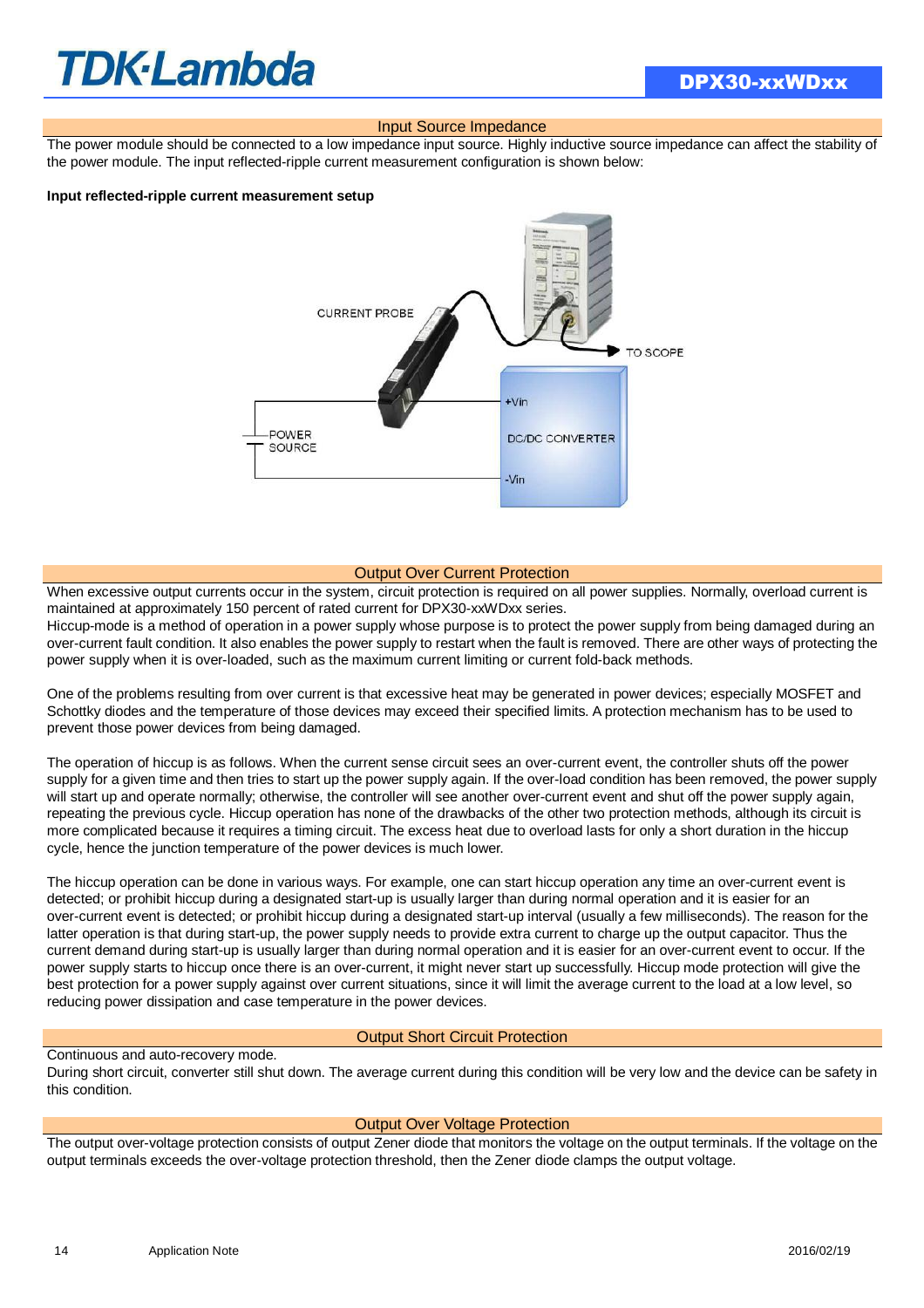### DPX30-xxWDxx

Remote On/off Control

The Ctrl Pin is used to turn the power module on and off. The user must use a switch to control the logic voltage (high or low) level of the pin referenced to -Vin. The switch can be an open collector transistor, FET, or Photo-Coupler. The switch must be capable of sinking up to 1 mA at low-level logic voltage. A High-level logic of the Ctrl pin signal should be limited to a maximum voltage of 12V and a maximum current of 0.5 mA.



Level Control Using Line Voltage

#### **There are two remote control options available, positive logic and negative logic.**

a. The positive logic structure turns on the DC/DC module when the Ctrl pin is at a high- logic level and turns the module off by using a low-logic level.



When DPX30-xxWDxx-P module is turned off using a Low-logic level



When DPX30-xxWDxx-P module is turned on using a High-logic level

b. The negative logic structure turns on the DC/DC module when the Ctrl pin is at a low- logic level and turns the module off using a a high-logic level.



When DPX30-xxWDxx-N module is turned on using a Low-logic level



When DPX30-xxWDxx-N module is turned off Using a High-logic level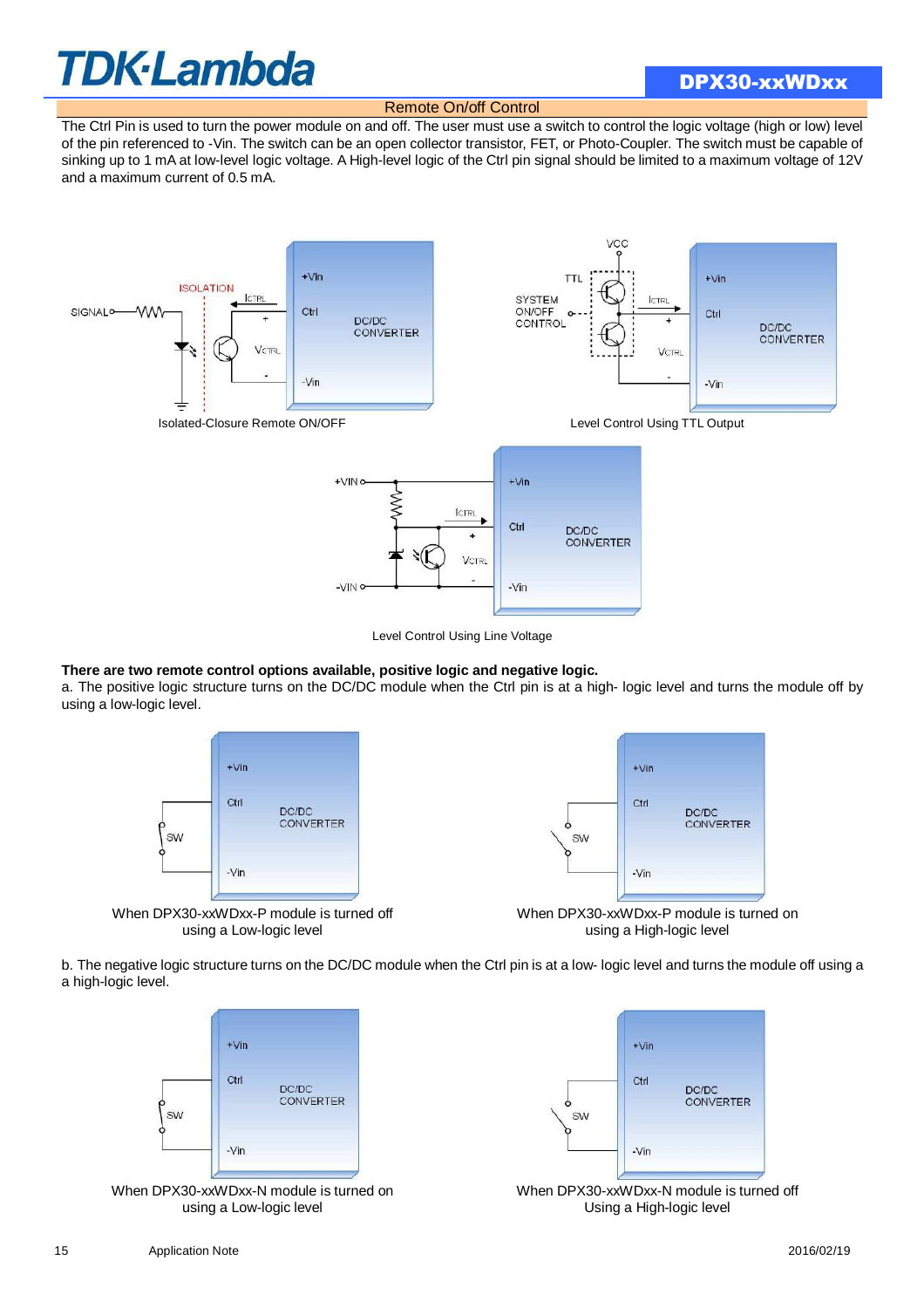#### EMS Considerations

The DPX30-xxWDxx series can meet Fast Transient EN61000-4-4 and Surge EN61000-4-5 performance criteria A. Please see the following schematic below.



#### Mechanical Data



BOTTOM VIEW

#### **PIN CONNECTION**

| <b>PIN</b> | <b>FUNCTION</b>      |  |  |  |  |  |
|------------|----------------------|--|--|--|--|--|
|            | Ctrl                 |  |  |  |  |  |
| 2          | -Vin                 |  |  |  |  |  |
| 3          | -Vin                 |  |  |  |  |  |
| 4          | $+V$ in              |  |  |  |  |  |
| 5          | <b>NC</b>            |  |  |  |  |  |
| 6          | -Vout                |  |  |  |  |  |
|            | Common               |  |  |  |  |  |
| 8          | $+$ Vout             |  |  |  |  |  |
|            | * NC : No Connection |  |  |  |  |  |

\* Screw terminals–wire range from 14 to 18 AWG

1. All dimensions in inch (mm)

2 Tolerance : X.XX±0.02 (X.X±0.5) X.XXX±0.01 (X.XX±0.25)

3. Terminal screw locked torque : MAX 2.5kgf—cm (0.25N—m)

#### Packaging Information





1PCS / BOX All dimensions in mm